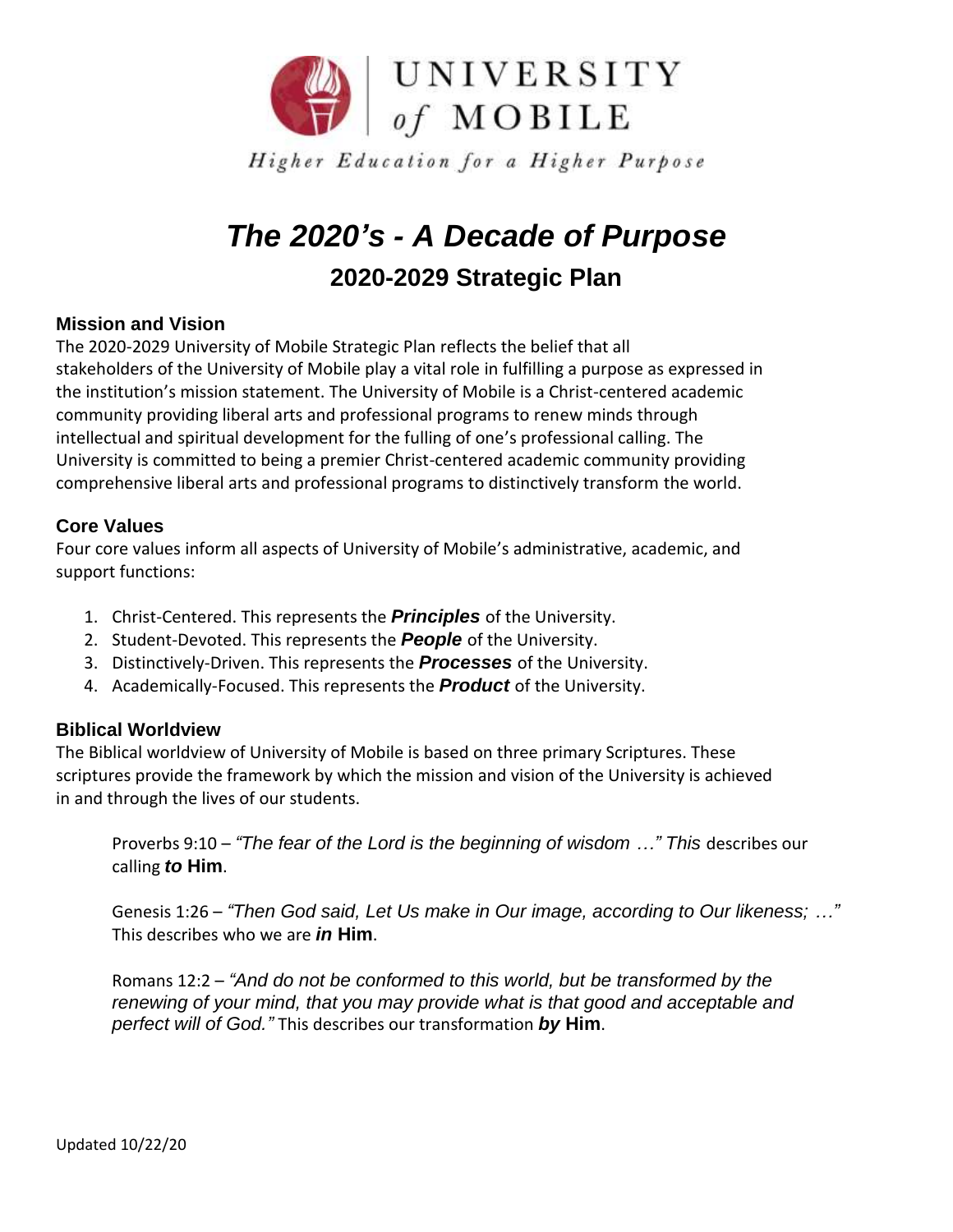# **Strategic Plan:**

The goal of *The 2020's – A Decade of Purpose* strategic plan is to fulfil the calling of a University seeking to operate as a Christ-Centered academic community. This purpose will be achieved through the implementation of four broad strategic goals. These goals are drawn directly from University of Mobile core values. These goals will be accomplished through 27 specific and measurable strategic initiatives. The long range planning as well as the day-to-day operations of every administrative, academic, and support unit of University of Mobile will be guided by the strategic plan.

# **Strategic Initiatives:**

## **1. Strengthen the Christ-Centered Focus of the University.**

- **1.1** Cultivate a strengthened conviction among the administration, faculty, and staff for the University's Statement of Christian Affirmation.
- **1.2** Intensify the integration of intellectual Christian tradition throughout the academic disciplines.
- **1.3** Broaden opportunities to communicate the Christ-Centered story of University of Mobile.
- **1.4** Foster and enhance the partnership with the Alabama Baptist State Board of Mission, the Southern Baptist Convention, and Christian institutions as well as the Baptist churches.
- **1.5** Advance Christ-centered racial reconciliation throughout the University and in partnership with the community.

### **2. Promote a Student-Devoted Atmosphere Throughout the University**

- **2.1** Develop environments for residential and commuter students to cultivate a Christ-centered learning community.
- **2.2** Increase the number of meaningful student-life activities that promote service to the University and community.
- **2.3** Provide enhanced opportunities for mentoring and fellowship among faculty, staff, and students.
- **2.4** Expand the services of the Student Success Center.
- **2.5** Establish a collaborative process between the Student Government Association (SGA) and the President's Office.